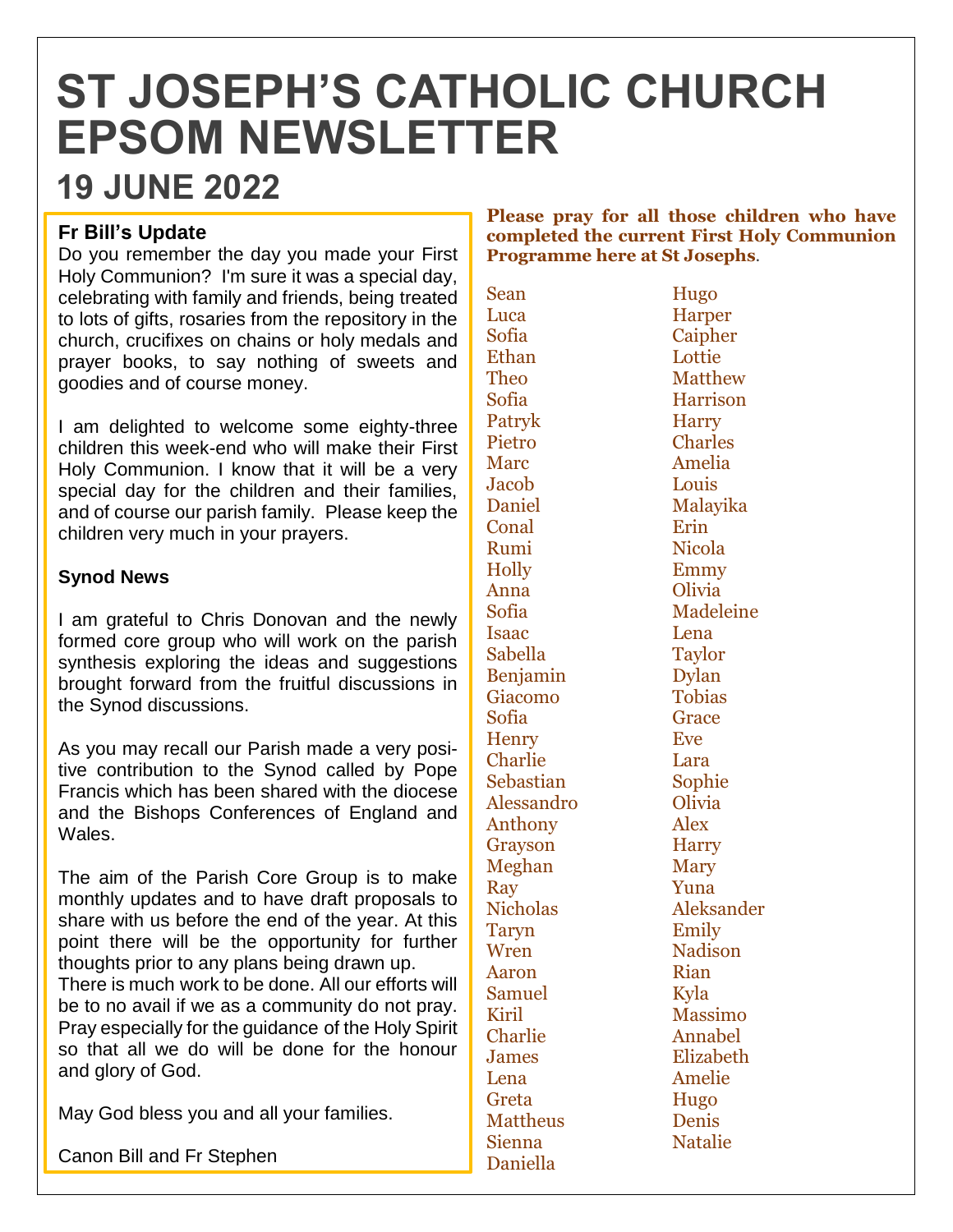| <b>DATE</b>                                                 |                                                              | <b>MASS INTENTION</b>                                     | <b>Our Prayers are asked for all</b><br>those who are ill:                                                                                                                                                          |
|-------------------------------------------------------------|--------------------------------------------------------------|-----------------------------------------------------------|---------------------------------------------------------------------------------------------------------------------------------------------------------------------------------------------------------------------|
| Sat 18 June                                                 | 5.30pm                                                       | <b>Bernard Capus RIP</b>                                  | <b>Frances Walsh, Merlyn Soares, Ann</b>                                                                                                                                                                            |
| Sun 19 June                                                 |                                                              | <b>Solemnity of The Most Holy Body and</b>                | Schifano, Peter Galipeau, Emma Lee,                                                                                                                                                                                 |
|                                                             | <b>Blood of Christ</b>                                       |                                                           | Ian Watts, Steve Lee, Melitona                                                                                                                                                                                      |
|                                                             | 10.30am                                                      | Achilles Fernando RIP                                     | Leander, Vanessa Tuff, Susan                                                                                                                                                                                        |
|                                                             | 5.30pm                                                       | People of the Parish                                      | <b>McCrory, Francis McCrory, Anita</b>                                                                                                                                                                              |
| Mon 20 June                                                 |                                                              | 10.00am Edmond Kelly RIP                                  | Hully, Joseph Poku, Angela Brett,                                                                                                                                                                                   |
| Tue 21 June                                                 | Memoria of St Aloysius Gonzaga,<br><b>Religious</b>          |                                                           | <b>Bob and Maria Adams, Kay Pledge,</b>                                                                                                                                                                             |
|                                                             |                                                              | 10.00am Patrick Healey RIP                                | Jean Child, Debbie Swain, Alan<br><b>Lucas and Joe Soriano.</b>                                                                                                                                                     |
| Wed 22 June                                                 |                                                              | <b>Feast of Ss John Fisher and Thomas</b>                 | RECENTLY DECEASED                                                                                                                                                                                                   |
|                                                             | More, Martyrs                                                |                                                           |                                                                                                                                                                                                                     |
|                                                             | 10.00am                                                      | Emmanuelle Palladino RIP                                  | Please pray for the happy repose of the soul<br>of Carmela Mosquera who has<br>recently                                                                                                                             |
| Thur 23 June                                                | Benigna Moratin RIP<br>Solemnity of The Birth of St John The |                                                           | passed away. Please also keep her family in                                                                                                                                                                         |
|                                                             | <b>Baptist</b>                                               | 10.00am Dionisio Mugica RIP                               | your prayers.                                                                                                                                                                                                       |
| Fri 24 June                                                 |                                                              | <b>Solemnity of The Most Sacred Heart of</b>              | <b>BEREAVEMENT GROUP</b>                                                                                                                                                                                            |
|                                                             | Jesus                                                        |                                                           | Are you struggling with bereavement or loss?                                                                                                                                                                        |
|                                                             | 10.00am                                                      | Requiem Mass for Ivor O'Connor                            | Would it help to talk to someone?<br>We have bereavement supporters trained to lis-                                                                                                                                 |
| Sat 25 June                                                 | 5.30pm                                                       | Peter Wilkins RIP                                         | ten, support and accompany people experienc-                                                                                                                                                                        |
| Sun 26 June                                                 | <b>Thirteenth Sunday in Ordinary Time</b>                    |                                                           | ing grief. Call Paula Thomas on 07710 099682                                                                                                                                                                        |
|                                                             | 10.30am                                                      | Eric and Julia Mortimer RIP                               | or Theresa Park on 07867 625291.                                                                                                                                                                                    |
|                                                             | 5.30pm                                                       | Saturnina Calgita RIP                                     | There will be a Second Collection on the                                                                                                                                                                            |
|                                                             |                                                              | <b>SAVE THE DATE - Sunday 31 July 2022</b>                | weekend of 18 and 19 June for 'Day for                                                                                                                                                                              |
|                                                             |                                                              | <b>The 2nd Pat Hall Sponsored Memorial Walks</b>          | Life'.                                                                                                                                                                                                              |
|                                                             |                                                              | A walk primarily to honour the achievement of Fr Si-      |                                                                                                                                                                                                                     |
| mon's                                                       |                                                              | father in walking 100 miles of the Camino,                | The Society of Friends of Westminster                                                                                                                                                                               |
|                                                             |                                                              | aged 84, and 3 other substantial walks prior to that in   | <b>Cathedral</b> is seeking a part-time Co-ordinator to                                                                                                                                                             |
| and after his 80th year, will take place on Sunday 31       |                                                              |                                                           | assume responsibility for the day-to-day running                                                                                                                                                                    |
| July, the longest of 4 options being 12+ miles from         |                                                              |                                                           | of the charity. If you have strong interpersonal and                                                                                                                                                                |
| Hampton Court to Roehampton Gate of Richmond                |                                                              |                                                           | organisational skills, coupled with the ability to                                                                                                                                                                  |
| Park. The shortest walk will be 1+ mile. Afterwards         |                                                              |                                                           | work on your own initiative to implement the plans<br>and actions determined by the charity's governing<br>Council and its subcommittees, this role may be of<br>interest. You will be a good communicator, able to |
| there will be Mass and a buffet supper. The walks will      |                                                              |                                                           |                                                                                                                                                                                                                     |
| raise money linked to the HCPT Cycle 2023 from Ver-         |                                                              |                                                           |                                                                                                                                                                                                                     |
| sailles to Lourdes and donations will be greatly appreci-   |                                                              |                                                           | sustain engagement with our members through                                                                                                                                                                         |
| ated through www.justgiving.com/fundraising/just-           |                                                              |                                                           | personal contact, written and digital channels. In                                                                                                                                                                  |
|                                                             |                                                              | giving-compathallmemorialwalks, ideally with Gift         | addition to being able to plan and execute a range                                                                                                                                                                  |
| Aid added.                                                  |                                                              |                                                           | of fundraising events, you will have a keen eye for                                                                                                                                                                 |
|                                                             |                                                              | Those interested in walking on 31 July or cycling in Holy | detail, enabling you to deliver the exacting level of                                                                                                                                                               |
| <b>John</b><br>Flood:<br>Week<br>2023.<br>please<br>contact |                                                              |                                                           | administrative support needed for a successful                                                                                                                                                                      |
| email johncaflood@gmail.com<br><b>Mobile</b><br>07775       |                                                              |                                                           | membership<br>organisation.<br>Full<br>details                                                                                                                                                                      |
| 914717. Flyers with application forms are available in      |                                                              |                                                           | at https://westminstercathedral.org.uk/the-                                                                                                                                                                         |

at [https://westminstercathedral.org.uk/the](https://westminstercathedral.org.uk/the-friends-seek-an-organising-secretary/)[friends-seek-an-organising-secretary/](https://westminstercathedral.org.uk/the-friends-seek-an-organising-secretary/)

# **LONDON: Catholic History Walks June 2022**

the Narthex.

**Wednesday June 22nd meet 6pm outside St Margaret's Church, Twickenham** TWI 1RL (nearest railway station: St Margarets). We'll walk along the Twickenham bank of the Thames and discover stories of exiled French royalty, poet Alexander Pope, and St Mary's University.

**Sunday June 26th The annual Martyrs Walk**. Meet 2.30pm churchyard of St Giles-in-the-Fields London WC2 8LG (nearest tube: Tottenham Court Road). We will walk to Tyburn Convent for Tea and Benediction, arriving approx 4pm. THERE IS NO NEED TO BOOK, JUST TURN UP!!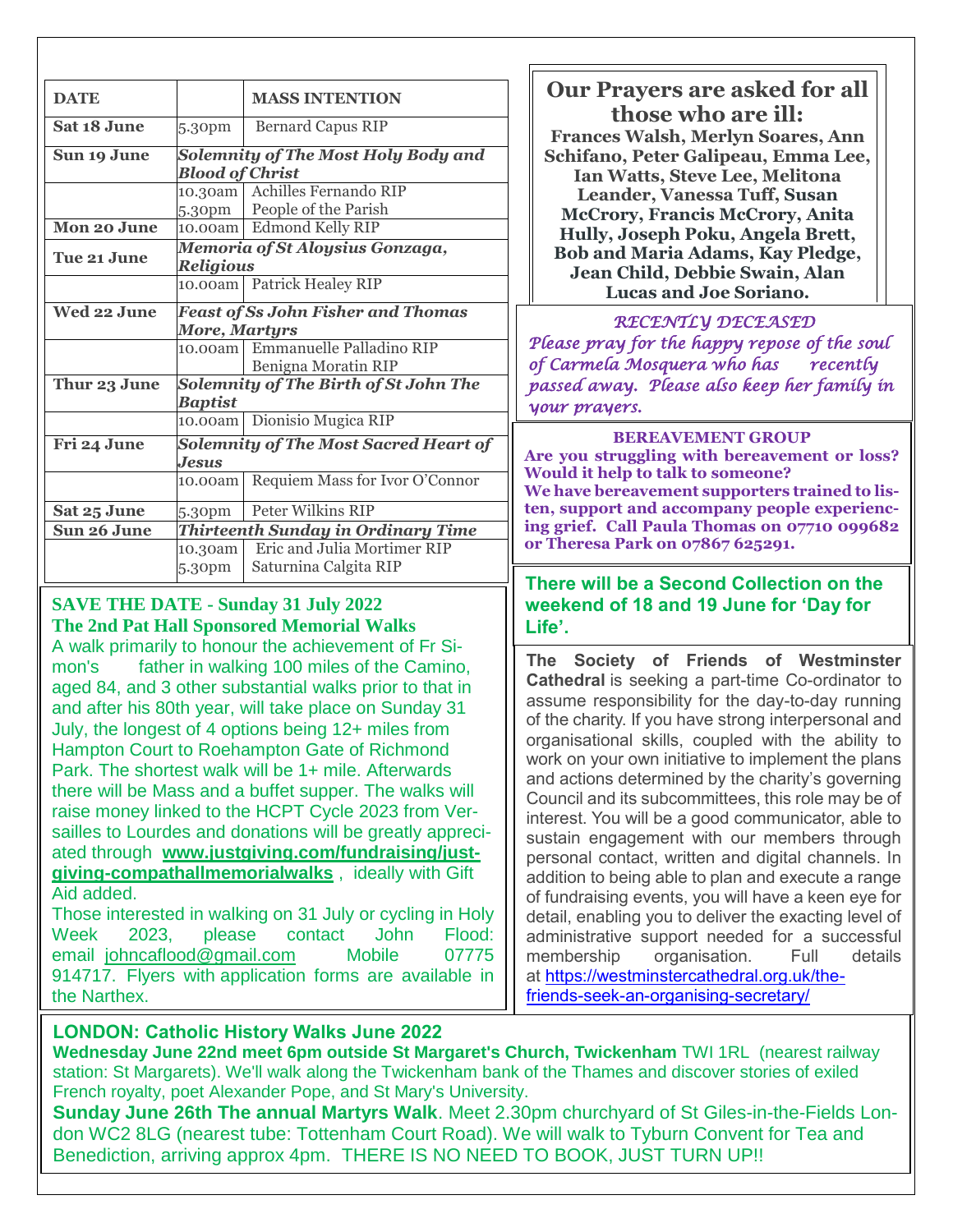#### **Parish Finances and Offertory**

#### **CHURCH OFFERTORY**

Ways for you to contribute are as follows:

- **standing order**: this is our preferred method. Please set up your standing order directly with your bank, using the following details - account name: RCD A&B St Joseph's Epsom; sort code: 40-05-20; account number: 71076221; bank reference: your name, along with "GA" if you are a member of our Gift Aid scheme. (If you aren't yet a Gift Aider, please do join the scheme! See below).
- **contactless devices**: these are located in the narthex and in the church (beside the hymn books). Simply choose "Church offertory" from the list on the screen, and please select the option to add gift aid if you are a tax payer. (Note: these devices can also be used for special collections)
- **gift aid envelope scheme**: please place your envelope in the collection buckets
- loose cash: please place in the collection buckets

Thank you for your support.

#### **POOH CORNER**

Pooh Corner is looking for helpers! Could you spare a couple of hours on a Monday morning? If so, please would you think about joining us. We need helpers to make teas and coffees, welcome new mums and carers as well as looking after the toys, and enable the session to run smoothly.

We are a lovely friendly group of mums, dads and grandparents who help out in running the community playgroup here. We want everyone to feel welcome and included, the children to be able to play and socialise in a safe fun setting, and the carers to be able to enjoy a hot cup of tea and a chat with others!

You don't need to have a child with you to help out - in fact, we really need some helpers with hands free.

Please contact the Parish Office who will pass on our details. Thank you!

#### **Tributes Website for St Fionnuala**

As we did after Sr Margarite's death [ [www.for](http://www.forevermissed.com/srmargaritewindle)[evermissed.com/srmargaritewindle](http://www.forevermissed.com/srmargaritewindle) ], we have created a website to enable all those who wish to do so, to add a tribute that others can review. The website for Sr Fionnuala is **[www.forever](http://www.forevermissed.com/srfionnuala-ellen-byrne)[missed.com/srfionnuala-ellen-byrne](http://www.forevermissed.com/srfionnuala-ellen-byrne)** and can be visited both to add a tribute and to read those posted by others. For those who don't have the facility to do so, arrangements can be made to add your tribute on your behalf, if you send your tribute to the Parish Office.

# **St Joseph's Catholic Primary School – Admission in September 2023**

In St Joseph's Catholic Primary School's admissions criteria, priority is given to Catholic children whose parent/carer attends Sunday Mass (this can include the Saturday evening vigil Mass) at least once a month. Normally this is expected to have been the case for at least one year prior to the closing date for applications. However, due to COVID, the Bishops of England & Wales suspended the obligation to attend Sunday Mass on 18 March 2020.

On 6 May 2022, the Bishops announced that they were lifting the suspension of the obligation from Pentecost Sunday (i.e. 5 June 2022). This means that for those Catholic parents/carers who are seeking priority of admission to St Joseph's that reference Mass attendance, they need to attend Mass at least once a month from now through to the closing date for applications (i.e. 15 January 2023). In the parish of St Joseph's, Epsom, such parents will need to sign in at Mass when they attend Mass between now and 15 January.

Just for further clarification, the school's admission policy states:

*"In most cases, attendance at Mass will be by the parent/carer. However, it is recognised that in certain circumstances, such as those involving bereavement, a separation or where one of the parents is not a Catholic, a child may attend Mass with another family member, such as a grandparent. In such circumstances, governors will accept this attendance as meeting the requirement of the policy as long as the duration and frequency of Mass attendance is met. If such a situation does apply to a family, they will need to ensure that the priest is familiar with their particular circumstances and can verify it, providing an explanation of the Mass attendance on the Supplementary Information Form."*